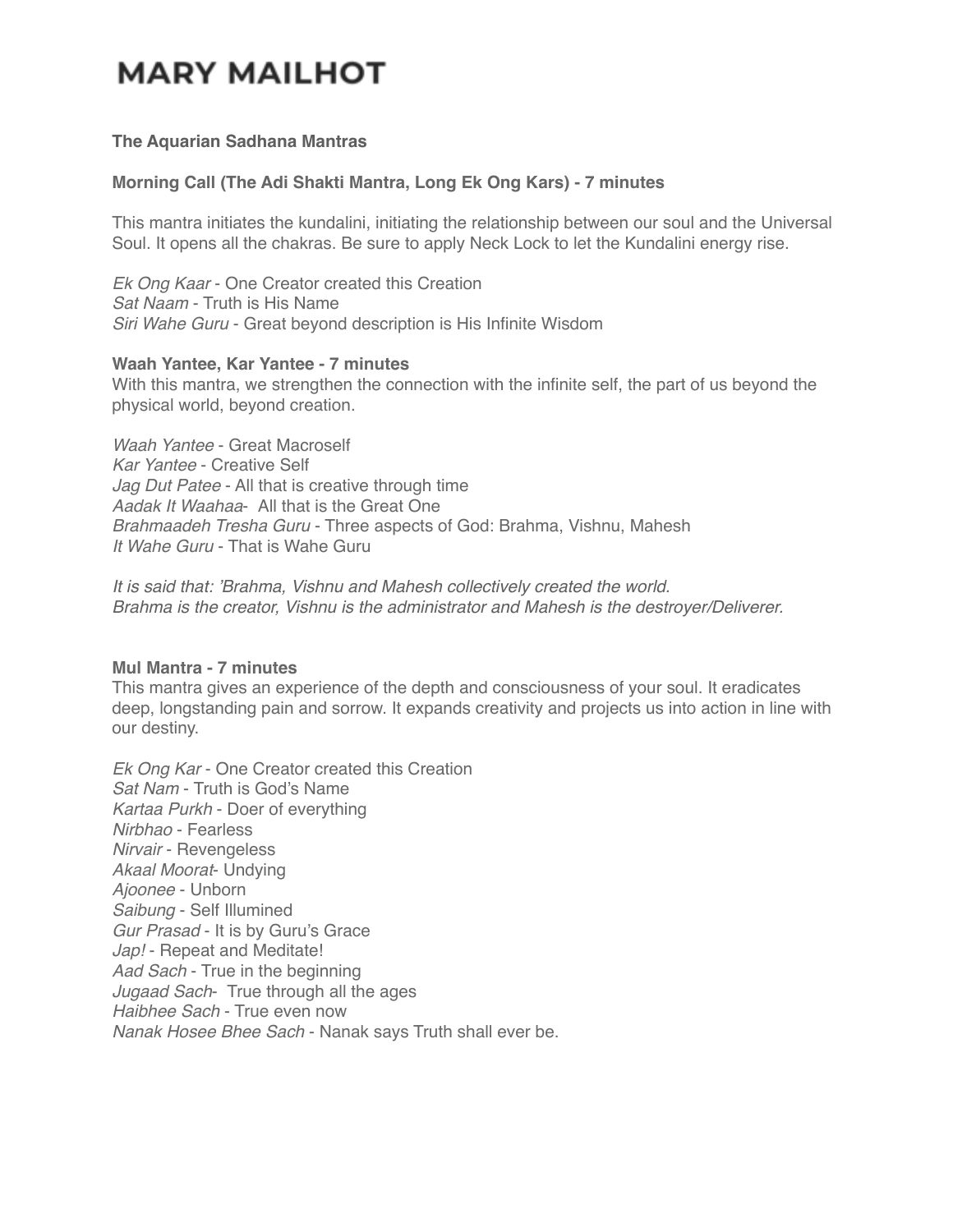# **MARY MAILHOT**

## **Sat Siri, Siri Akal (Mantra for the Aquarian Age) - 7 minutes**

With this mantra we declare that we are timeless, deathless beings and promotes victory in all aspects of our life.

*Sat Siri, Siri Akaal* - Great Truth, Great Undying

*Siri Akaal, Mahaa Akaal* - Great Undying, Great Deathless

*Mahaa Akaal, Sat Naam* - Great Deathless, Truth is God's Name

*Akaal Moorat, Wahe Guru* - Deathless Image of God

## **Rakhe Rakhan Har - 7 minutes**

This is a mantra of protection against all negative forces, inner and outer, which are blocking us from moving on our true path. It cuts like a sword through every opposing vibration, thought, word, and action.

*Rakhay rakhanahaar aap ubaaria-an*

*Gur kee pairee paa-i kaaj savaari-an*

*Hoaa aap da-iaal manaho na visaari-an*

*Saadh janaa kai sang bhavajal taari-an*

*Saakat nindak dusht khin maa-eh bidaari-an*

*Tis saahib kee tayk Naanak manai maa-eh*

*Jis simrat sukh ho-i sagalay dookh jaa-eh*

Translation:

Thou who savest, save us all and take us across,

Uplifting and giving the excellence.

You gave us the touch of the lotus feet of the Guru, and all our jobs are done.

You have become merciful, kind, and compassionate; and so our mind does not forget Thee. In the company of the holy beings you take us from misfortune and calamities, scandals, and disrepute.

enemies—goddess you release this in timelessness.

That great God/ess, Great Spirit is my anchor.

Nanak, keep firm in your mind, by meditating and repeating Her/His Name

All happiness comes and all sorrows and pain go away.